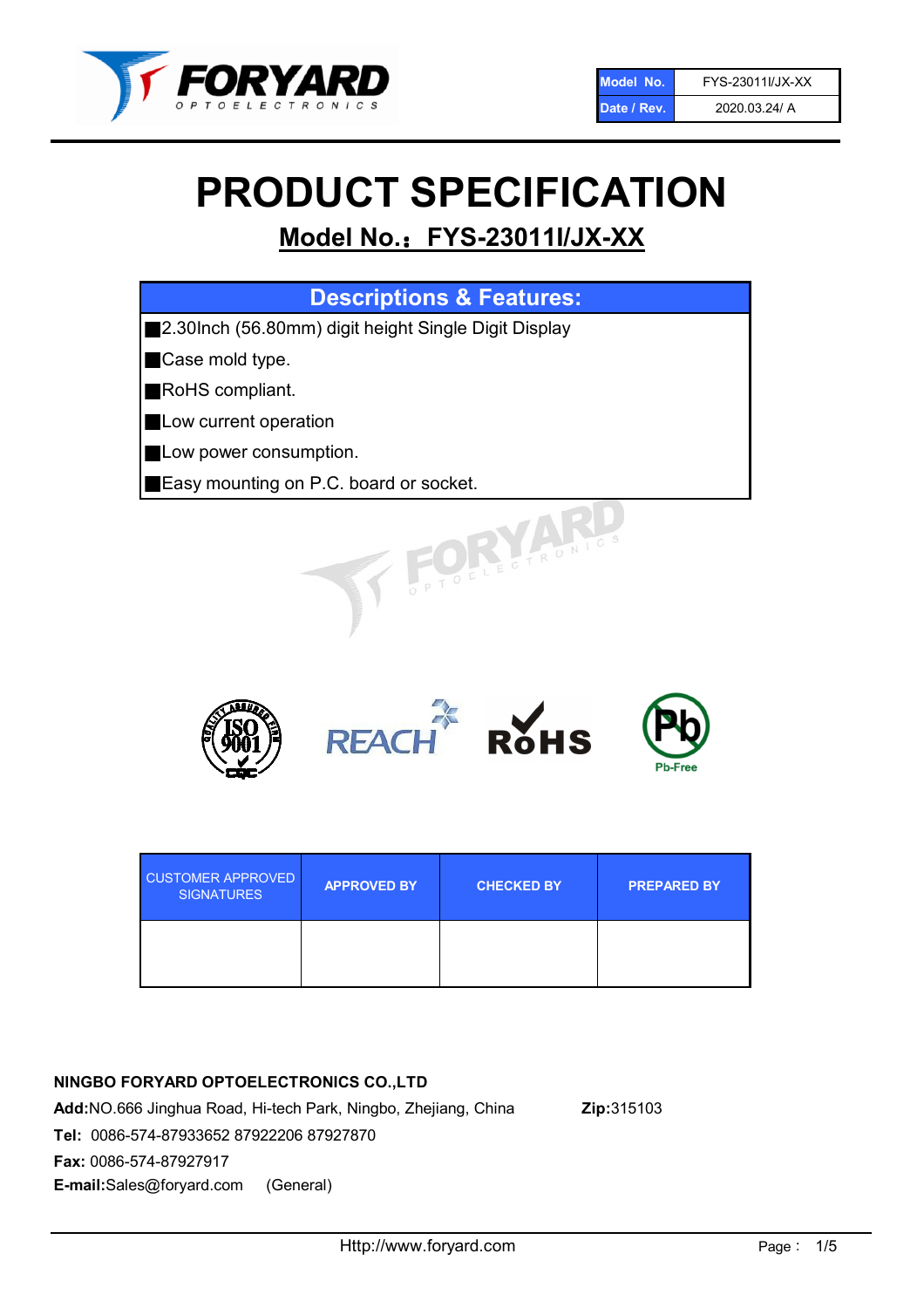

| Model No.   | FYS-23011I/JX-XX |
|-------------|------------------|
| Date / Rev. | 2020.03.24/ A    |

#### Model No.: FYS-23011I/JX-XX

#### ■ -XX: REF Surface / Epoxy color

| Color<br><b>Number</b>      |                        |                                                   |             |               |
|-----------------------------|------------------------|---------------------------------------------------|-------------|---------------|
| REF Surface Color   O White |                        | ○ Black  ○ Gray                                   | $\circ$ Red | $\circ$ Green |
| Epoxy Color                 | $\bigcirc$ Water Clear | $\mathbin{\varcap}$ White $\mathbin{\varcap}$ Red | I⊖ Green.   | I∩ Yellow     |

#### ■ Mechanical Dimensions



#### Notes:

- 1. All pins are Φ0.60[.023]mm
- 2. Dimension in millimeter [inch], tolerance is ±0.25 [.010] and angle is ±1° unless otherwise noted.
- 3. Bending≤Length\*1%.
- 4.The specifications,characteristics and technical data described in the datasheet are subject to change without prior notice.
- 5.The drawing is different from the actual one, please refer to the sample.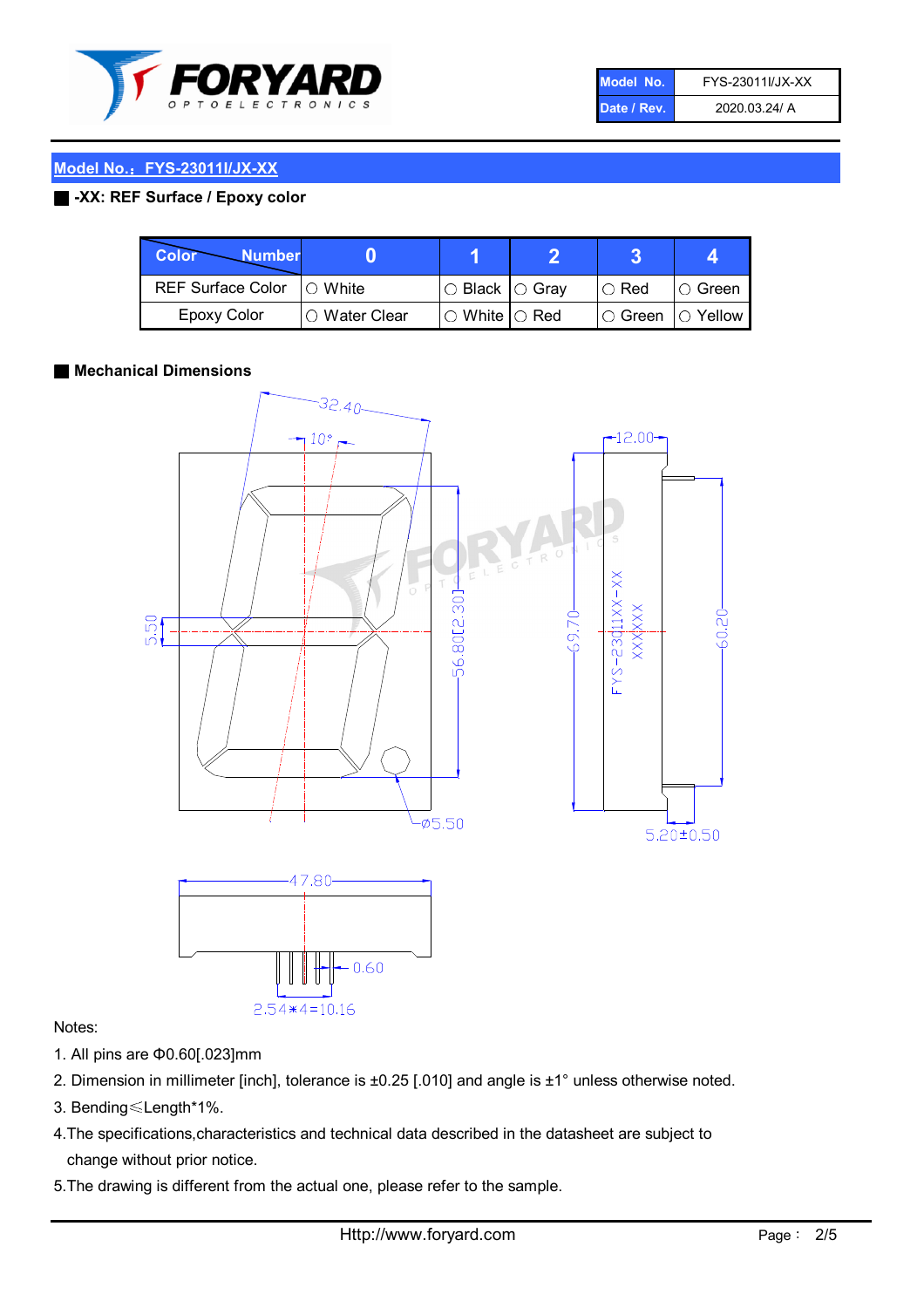

| Model No.   | FYS-23011I/JX-XX |
|-------------|------------------|
| Date / Rev. | 2020.03.24/ A    |

# Model No.: FYS-23011I/JX-XX

■ All Light On Segments Feature & Pin Position

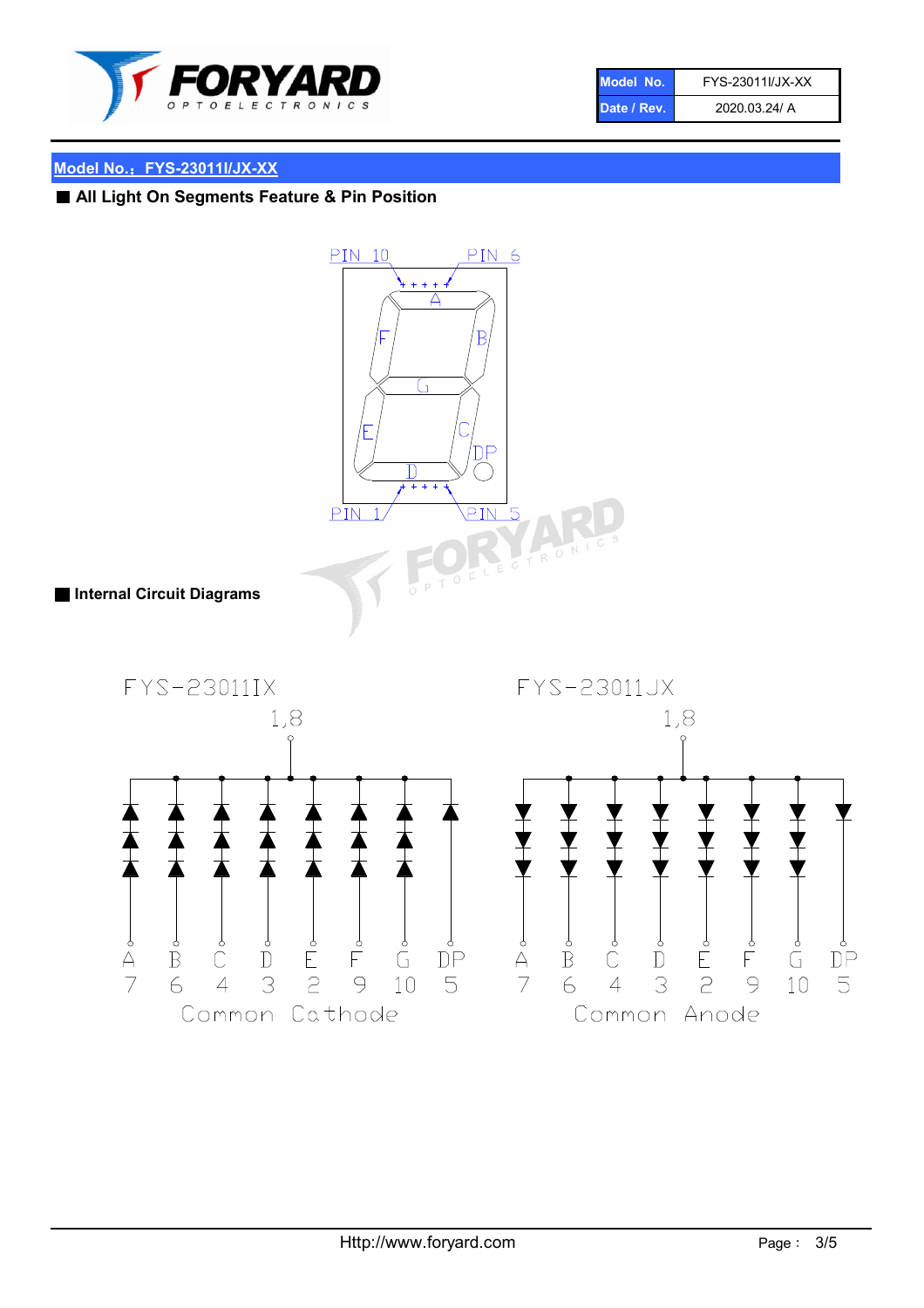

| Model No.   | FYS-23011I/JX-XX |
|-------------|------------------|
| Date / Rev. | 2020.03.24/ A    |

(Ta=25℃)

#### Model No.: FYS-23011I/JX-XX

#### Absolute maximum

| solute maximum ratings       |               |                       |              |            | (Ta=25℃)    |
|------------------------------|---------------|-----------------------|--------------|------------|-------------|
| <b>Parameter</b>             | <b>Symbol</b> | <b>Test Condition</b> | <b>Value</b> |            |             |
|                              |               |                       | <b>Min</b>   | <b>Max</b> | <b>Unit</b> |
| Reverse Voltage              | VR            | $IR = 30$             | 5            |            |             |
| <b>Forward Current</b>       | ΙF            |                       |              | 30         | mA          |
| Power Dissipation            | Pd            |                       |              | 100        | mW          |
| <b>Pulse Current</b>         | Ipeak         | Duty=0.1mS,1KHz       |              | 150        | mA          |
| <b>Operating Temperature</b> | Topr          |                       | $-40$        | $+85$      | °C          |
| Storage Temperature          | Tstr          |                       | $-40$        | $+85$      | °C          |

#### ■ Electrical-Optical Characteristics

#### ● Color Code & Chip Characteristics:(Test Condition:IF=10mA)

Typ Max S | Hi $\textsf{Red}$  | AlGaInP | 660nm LE 20nm | 2.00 | 2.50 D | Super Red | AIGaAs/DH | 650nm | 20nm | 2.00 | 2.50 E | Orange | GaAsP | 625nm | 35nm | 2.00 | 2.50 A | Amber | GaAsP | 610nm | 35nm | 2.00 | 2.50 Y | Yellow | GaAsP | 590nm | 35nm | 2.00 | 2.50 G Yellow Green AIGaInP | 570nm | 10nm | 2.00 | 2.50 3.00 3.80 3.00 3.80 W | White | InGaN/GaN | X=0.29,Y=0.30 |CCT:9500K| 3.00 | 3.80 UHR Ultra Hi Red | AlGaInP | 640nm | 20nm | 2.00 | 2.50 UR | Ultra Red | AlGaInP | 635nm | 20nm | 2.00 | 2.50 UE Ultra Orange | AIGaInP | 625nm | 20nm | 2.00 | 2.50 UA Ultra Amber | AIGaInP | 610nm | 20nm | 2.00 | 2.50  $UV$  Ultra Yellow  $\vert$  AlGaInP  $\vert$  590nm  $\vert$  20nm  $\vert$  2.00  $\vert$  2.50  $\text{UG}$  Ultra Yellow Green | AIGaInP | 570nm | 30nm | 2.00 | 2.50 PG Pure Green | InGaN | 520nm | 36nm | 3.00 | 3.80 30nm 3.00 3.80 30nm 3.00 3.80 UW |Ultra White | InGaN/GaN | X=0.29,Y=0.30 |CCT:9500K| 3.00 | 3.80 40~85 60~120~180 40~70 Segment-to-Segment Luminous Intensity ratio(Iv-M) 1.5:1 610nm 9~20(mw) 350~450 470nm 120~180 120~180 Ultra Blue InGaN/GaN InGaN/GaN 9~20(mw) 20~50 280~600 570nm | 30nm | 2.00 | 2.50 | 20~60 470nm 590nm InGaN/GaN B Blue I InGaN 570nm | 10nm | 2.00 | 2.50 | 10~20 30~105 30~135 460nm 520nm Ultra brightness **AlGaInP** AlGaInP 60nm AlGaInP 640nm Peak Wave Length $(\lambda_{\rm P})$ UB 460nm 635nm AlGaInP AlGaInP AlGaInP InGaN/GaN AlGaInP 10~20 Luminous **Intensity** (Iv) Unit:mcd AlGainP 660nm GaAsP GaAsP AlGaAs/DH **Spectral** Line halfwidth (∆λ1/2) 10~20 Standard brightness Forward Voltage(VF) Unit:V 15~30 10~20 625nm GaAsP 590nm **Emitting Color Dice Material** 10~21 610nm

#### Note:

1.Luminous Intensity is based on the Foryard standards.

2.Pay attention about static for InGaN